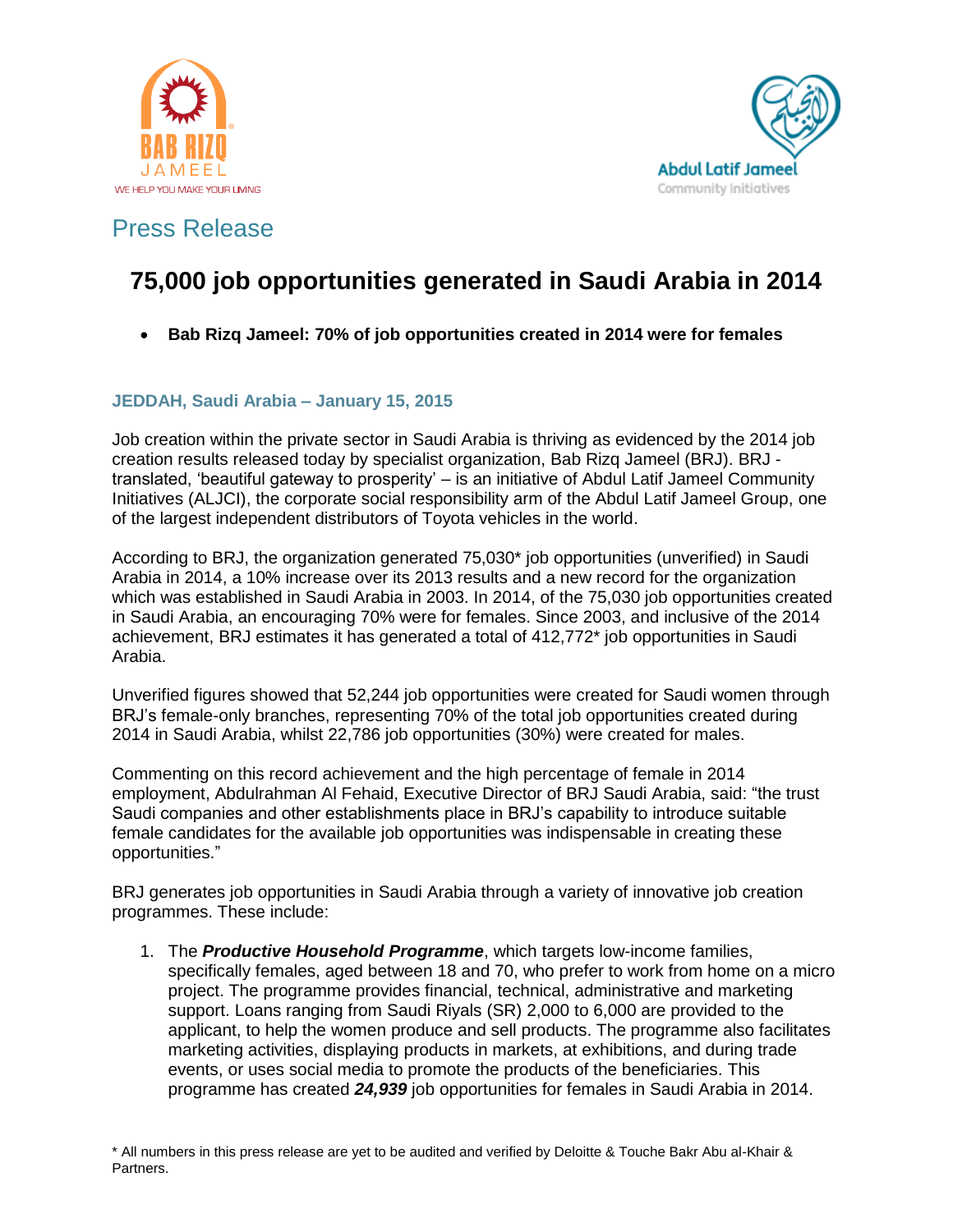



- 2. The *Small Projects Finance* programme assisted *2,181* small start-up projects during 2014 in Saudi Arabia. This programme targets and provides young men and women, who have creative ideas but lack the financial resources, with interest-free loans starting from SR10, 000 up to SR 300,000 with a repayment period of up to five years to implement new or expand existing projects.
- 3. The *Direct Employment Programme* aims to match the skills and qualifications of job seekers with suitable vacancies. The programme provided direct employment for *38,048* people in Saudi Arabia in 2014, representing an increase of almost 33% compared to 2013, when 28,774 job opportunities were created.
- 4. The *Working Remotely programme* created a record number of *7,496* job opportunities for females in 2014 comparing to 3399 job opportunities in 2013, representing an increase of more than 120%. This programme provides female work without the requirement to attend the workplace, meeting the needs of a family environment and opening up new fields of employment, thus creating more job opportunities to satisfy demand. The programme offers several positions, such as telesales, marketing, telemarketing, call centre work and customer service for example.
- 5. The *Training Resulting in Employment programme* created *1,245* job opportunities across Saudi Arabia during 2014. In this programme, young men and women receive training to sharpen their skills in areas required by the Saudi labour market. All training courses organized through this programme result in positions within the private sector.
- 6. The *Taxi Ownership programme* created *600* job opportunities during 2014. In this programme young Saudi men are given supported financial assistance to own their vehicles with the end goal to be self-sufficient taxi drivers.
- 7. The *Truck Ownership programme,* works in the same manner as the taxi programme allowing young Saudi men to eventually own their own truck, and using it to transport goods, vegetables, equipment and passengers. This generated *287* jobs across Saudi Arabia in 2014
- 8. *Stadium* job opportunity programme. This was newly launched at the beginning of 2014 and has been very successful in creating over *818* temporary jobs for young people during Saudi League football matches. The title sponsor of the Saudi professional football league is Abdul Latif Jameel Group.

In addition to these official programmes, BRJ"s vocational training for females at the Nafisa Shams Academy for Arts and Crafts in Jeddah and its *Working from Home* programme was attended by 1635 students in 2014. The Academy was established in 2006 as a training centre under the training resulting in employment programme. It provides diverse art and crafts courses for job seekers, responding to market demand. The courses offer training in tailoring,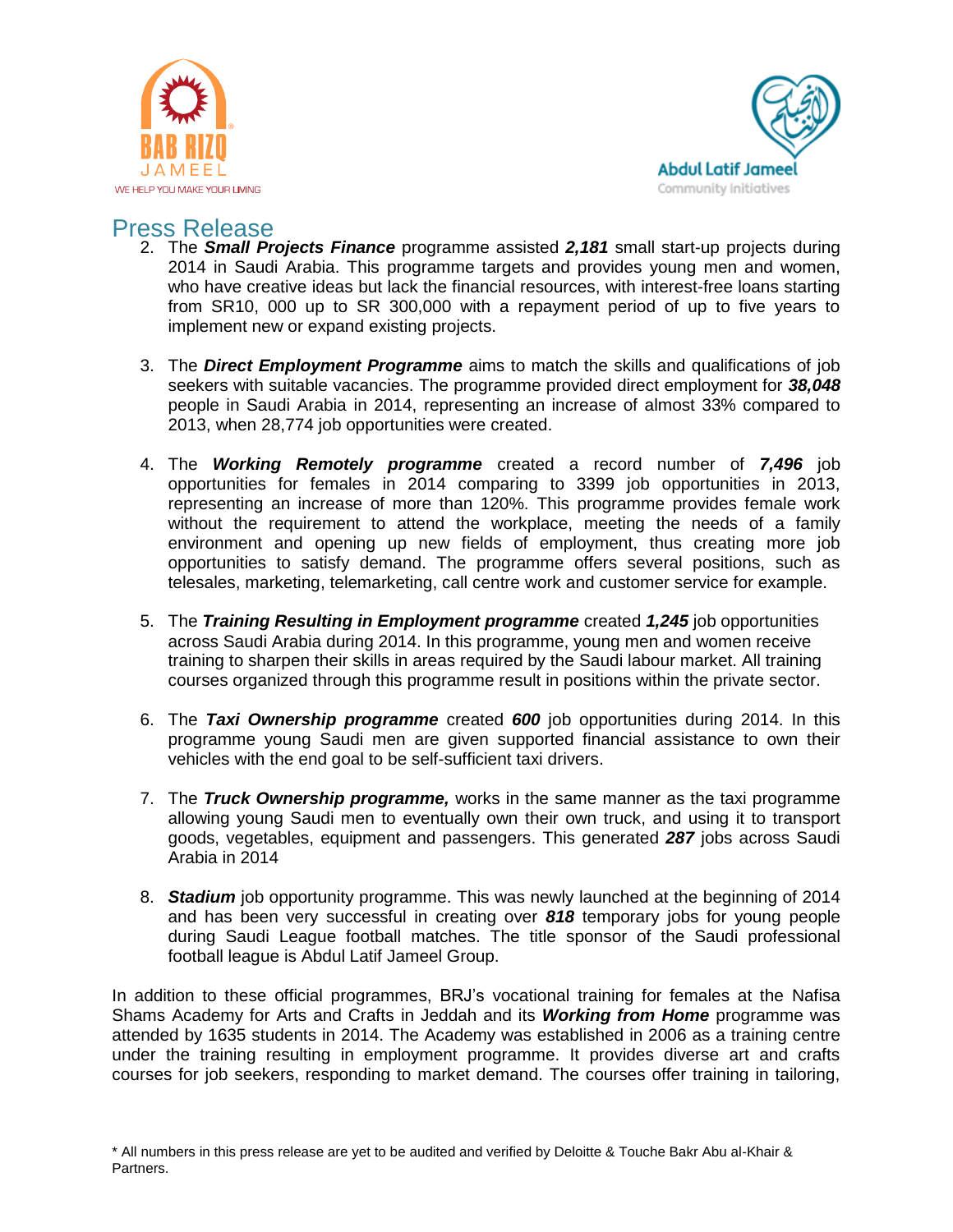



fashion design, cooking, photography and carpet production, as well as prepare students for secretarial work.

Established in 2003, BRJ helps to create job opportunities for young men and women, matches suitable vacancies and employers with qualified job seekers, creates an appropriate environment in which the owners of small projects can flourish, and supports beneficiaries of working remotely, work from home, and other BRJ programmes.

"The outstanding results of our BRJ programmes, as well as the output of our 26 branches, is a clear indication that we are on the right path to help people make a living through job opportunities we can open up for them." Al Fehaid said.

It is worth mentioning that BRJ also operates and has branches in Egypt, Morocco and Turkey and over 56,000 job opportunities were created in 2014 in these countries.

-Ends

### **Bab Rizq Jameel**

Bab Rizq Jameel, as part of Abdul Latif Jameel Community Initiatives (ALJCI), foremost goal is to provide job opportunities to young Saudi men and women through its variety of programmes in their 36 branches spread over Saudi Arabia, Egypt, Morocco, and Turkey. The programmes are:

- 1. Productive household
- 2. Small projects finance
- 3. Direct employment
- 4. Training resulting in employment
- 5. Working remotely
- 6. Taxi ownership
- 7. Truck ownership
- 8. Stadium Jobs
- 9. Sales outlet
- 10. Franchise

BRJ website: http://babrizqjameel.com/ar Twitter: @BabRizqJameel Facebook: facebook.com/BabRizq

#### **Abdul Latif Jameel Community Initiatives**

In 2003 Abdul Latif Jameel Community Initiatives (ALJCI) was founded as the Corporate Social Responsibility arm of the Abdul Latif Jameel Group, one of the largest independent distributors of Toyota vehicles in the world. Today ALJCI operates a considerable set of initiatives. From individual, community and Arab life as a whole in Saudi Arabia and beyond, ALJCI has the welfare of its people at heart. By promoting Arab arts and culture in the Middle East and around the world, working against the unemployment epidemic, enabling research for poverty alleviation, and providing education and training opportunities, ALJCI has successfully promoted positive social change.

\* All numbers in this press release are yet to be audited and verified by Deloitte & Touche Bakr Abu al-Khair & Partners.